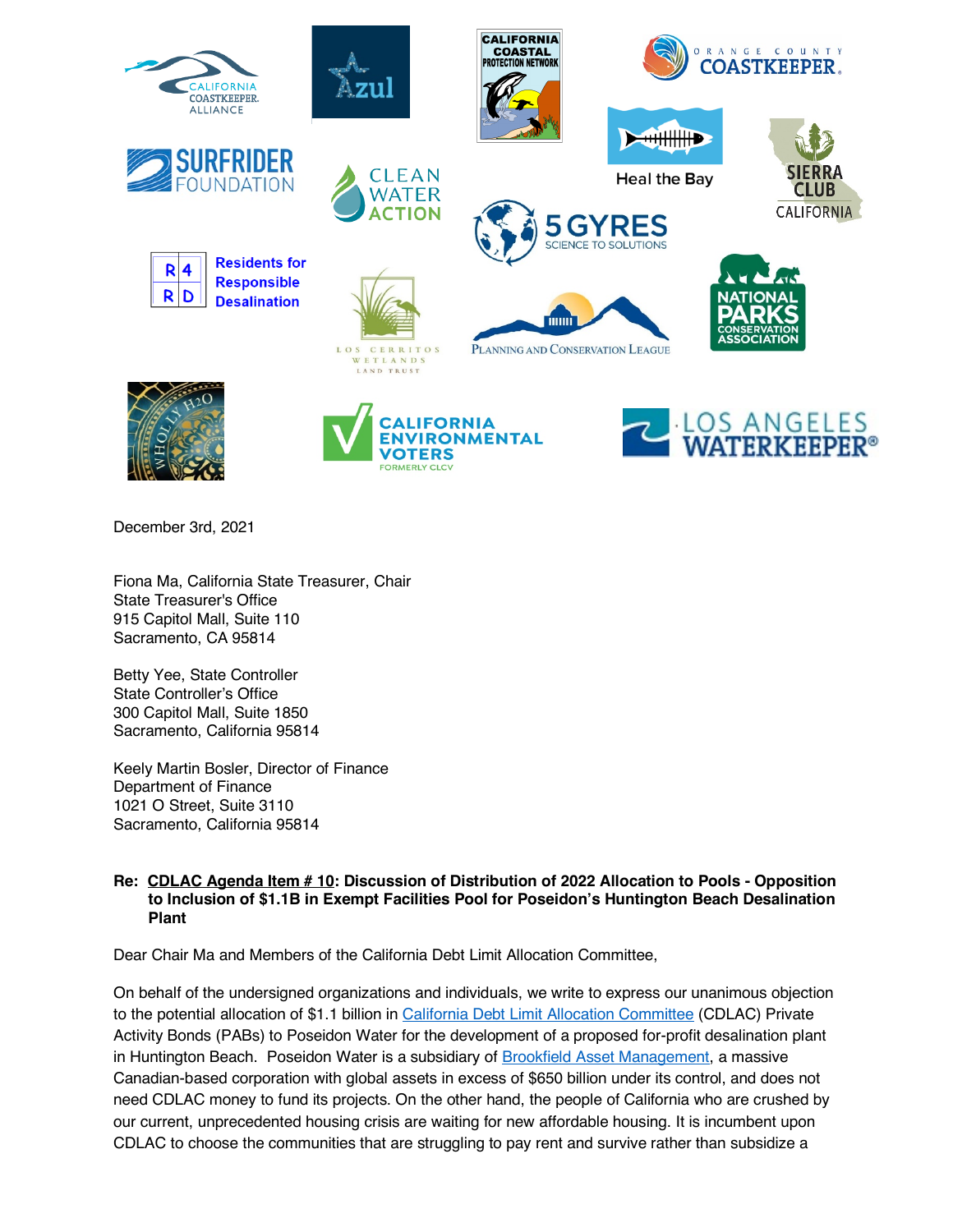corporate effort to privatize water. We firmly believe CDLAC should allocate these funds to affordable housing. This \$1.1 billion request was approved in an initial resolution in December 2019 by the California Pollution Control Financing Authority staff (CPCFA) and expires in December 2022.

The anticipated pool of CDLAC Private Activity Bonds for 2022 is believed to be somewhere in the range of \$4.4 Billion and is substantially over-subscribed. Poseidon's request would reduce the total pool available for affordable housing projects across multiple categories by roughly 28%. This is a drastic reduction in CDLAC's capacity to expand affordable housing.

CDLAC tax-exempt debt is supposed to be used primarily to finance affordable housing developments for low-income Californians, build solid waste disposal and waste recycling facilities, and finance direct loans used by in-need college students and their parents. CDLAC and California Pollution Control Financing Authority (CPCFA) resources should not be used to help finance projects that pollute coastal waters, pollute groundwater resources, and require massive amounts of fossil fuel energy to operate resulting in significant greenhouse gas emissions that contribute to climate change.

In the face of a state-wide housing crisis, CDLAC's potential diversion of these critical affordable housing funds to a for-profit Canadian-owned conglomerate directly affects California's lower-income working families and the unhoused, prolonging their housing struggles. The diversion of these funds is in direct conflict with CDLAC's mandate to promote housing for lower income families and individuals and preserve and rehabilitate existing governmental assisted housing for lower income families and individuals. Important environmental justice, tribal consultation, and climate justice mandates from the state-level are also clearly implicated here.

For every dollar of Private Activity Bonds CDLAC would allocate to the Poseidon project, CDLAC would actually be depriving Californians \$1.80 in affordable housing dollars because every dollar of lowerinterest financing triggers about \$0.80 in federal affordable housing tax credits. In other words, allocating \$1.1 billion in Private Activity Bonds (PABS) denies Californians \$1.98 Billion for affordable housing. This simply cannot happen, not at a time of such need.

This is not the first-time Poseidon has applied for a significant CDLAC allocation. In 2012, on the heels of the economic downturn, Poseidon's Carlsbad Desalination Project received an allocation for \$733 million in private activity bonds that it used to finance the bulk of the construction of the Poseidon Carlsbad Seawater Desalination Plant now owned by a UK-based private equity firm, Aberdeen Standard. The structure and intent of the Carlsbad financing deal was the subject of a detailed case study published in the academic journal Urban Studies in 2019. The authors' over-arching conclusion was that the deal was designed to require taxpayers and local water ratepayers to finance and pay for this excessively expensive project to benefit Poseidon's global investors and financiers, not the public.

Poseidon is tapping other public and ratepayer subsidized sources of funds as well to build this plant, including a Trump Administration-approved \$585 million low-interest WIFIA loan, while it also seeks a \$400 million subsidy from the Metropolitan Water District that would reduce the pool of dollars available for more environmentally sound and cost effective water supply alternatives. Poseidon may seek alternative funding from the More Water Now initiative that is gathering signatures for the November 2022 ballot. If it passes, this initiative will skim off 2% of the General Fund each year and gut environmental review for projects that are selected for funding. Ultimately, Brookfield Asset Management, the parent company attempting to divert these public affordable housing funds to their private interest, with roughly \$650 billion in global assets, does not need this capital for its projects. The money would simply make the whole operation more profitable *for them* while Californians in desperate need of affordable housing are